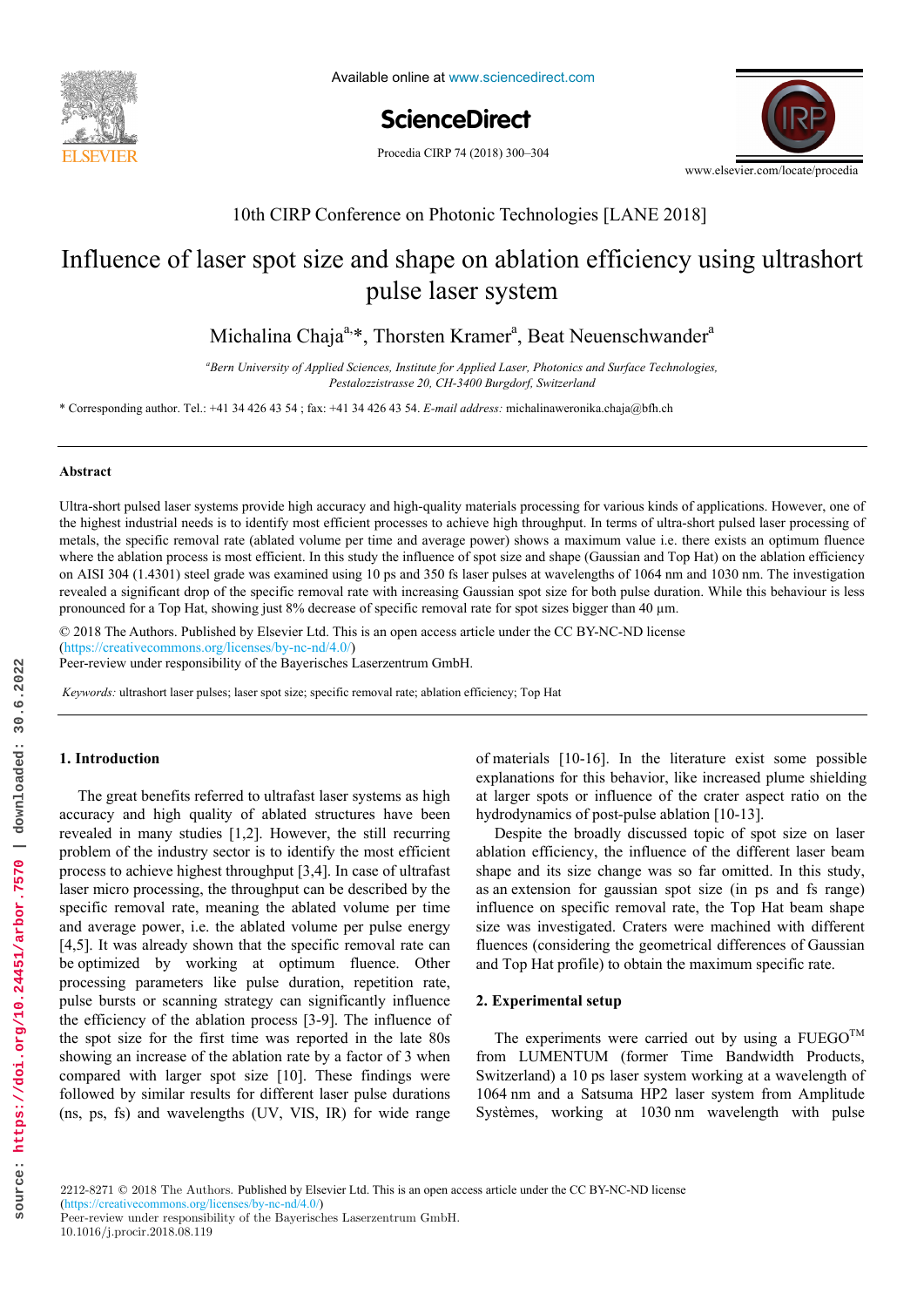duration of 350 fs. Both systems ran at their full power and the average power was adjusted by utilizing an external attenuator, consisting of a  $\lambda/2$  waveplate and a thin film polarizer. After passing through the attenuator the beam was guided via a  $\lambda/4$  waveplate (for generating circular polarization) with folding mirrors through a beam expander into different focusing components. To achieve a Top Hat beam shape, Top Hat Beam Shaper FBS2 from TOPAG was placed in front of the beam expander and adjusted to  $0<sup>th</sup>$  order using a 1000 mm focal lens and beam profiling camera. Spot sizes and  $M<sup>2</sup>$  were measured with a scanning slit beam profiler (BP209) from Thorlabs. The focal plane was always set to the sample surface. The experiments were performed on stainless steel 1.4301 (AISI 304). The sample surface was polished with a 3 μm diamond suspension. After the ablation process, the samples were cleaned in an ultrasonic bath with isopropanol. The structures were analyzed by using a whitelight interference microscope (SmartWLI) from GBS. ration of 350 is. Both systems ran at their tul power and their tule power as adjusted by utilizing an external  $\left\{\frac{V}{P_a}\right\}$  exerage power was adjusted by utilizing an external enuator, consisting of a  $\lambda/2$  waveplat

#### *2.1. 10 ps pulse duration*

Different optical components were used to obtain 10 different Gaussian spot sizes  $(w_0)$  and 6 different square alike Top Hat spot sizes (a). Beam quality factor  $(M<sup>2</sup>)$  was below 1.3. To exclude heat accumulation effects, the repetition rate was reduced to 50 Hz with pulse on demand (POD) option. To calculate the specific removal rate, the craters were machined with different laser peak fluences for 100 and 250 pulses per crater. To guarantee statistical significance 5 craters per fluence per number of pulse were ablated. With measured crater volume for both beam profiles, the specific removal rate can be calculated according to [14]:

$$
\left(\frac{\dot{V}}{P_{av}}\right)_{\text{crater}} = \frac{\Delta V}{N f_{\text{rep}} \cdot (E_p \cdot f_{\text{rep}})} = \frac{\Delta V}{n \cdot E_p} = \frac{\Delta V \cdot f_{\text{rep}}}{n \cdot P_{av}} \tag{1}
$$

In which *n* denotes number of pulses,  $P_{av}$  the used average power and *frep* the laser repetition rate. To determinate the two material parameters threshold fluence  $\phi_{th}$  and energy penetration depth  $\delta$ , influencing specific removal rate, the well-known logarithmic ablation law was used [1]:

$$
z_{abl} = \delta \cdot \ln\left(\frac{\phi_0}{\phi_{lh}}\right) \tag{2}
$$

Where  $\phi_0$  indicates peak fluence calculated respectively for Gaussian and Top Hat profile accordingly to [4,17]. Measuring the depth of the crater and using the logarithmic ablation law (2), the threshold fluence  $\phi_{th}$  and the energy penetration depth  $\delta$  can be deduced from the experimentally obtained data. With these values, the theoretical maximum specific removal rate can be calculated by using [18]:

$$
\left(\frac{V}{P_{av}}\right)_{\text{max}_{\Omega A \cup S\}} = \frac{2}{e^2} \cdot \frac{\delta}{\phi_{th}} \tag{3}
$$

$$
\left(\frac{V}{P_{av}}\right)_{\max_{TOP\;HAT}} = \frac{1}{e} \cdot \frac{\delta}{\phi_{ih}} \tag{4}
$$

One of the possible ways to compare the Gaussian beam profile and the Top Hat shape is by using the beam area, however possible beam extension in one direction (ellipsis) could strong influence the Gaussian beam area. Thus, the average diameter (2w<sub>0</sub>) for Gauss spot and diagonal (a $\sqrt{2}$ ) for Top Hat square was used

#### *2.2. 350 fs pulse duration*

For experiments with Satsuma (350 fs) the galvanometer scanner Intelli*SCAN*de14 from SCANLAB combined with 100 mm or 160 mm f-theta (telecentric) objective was used. Different beam expanders allowed to achieve 6 different spot sizes with  $M^2$  in range of 1.2-1.5.

To determine the specific removal rate, squares were machined with different laser peak fluences for a constant number of machined layers, which amounts to 100. Afterwards from the average of measured depth of the squares *d*, the specific removal rate can be calculated as follows:

$$
\left(\frac{V}{P_{av}}\right) = \frac{\Delta V}{E_p} = \frac{d \cdot p^2}{N_{sl}} \cdot \frac{f_{rep}}{P_{av}}
$$
\n(5)

Where p indicates the used pulse to pulse distance (pitch) in x and y direction and  $N_{sl}$  the number of machined slices. The repetition rate was set to 505 kHz, while using femtosecond pulse duration contribute to prevent heat accumulation at high repetition rates [19]. The pitch value was calculated to obtain 75% overlap for every spot size. To deduce the threshold fluence and energy penetration depth, the ablation model was used [4,5]:  $\begin{array}{c} V \overline{P_a} \\ \hline \overline{P_a} \end{array}$  T x he em counter of  $V$ 

$$
\frac{V}{P_{av}} = \frac{1}{2} \cdot \frac{\delta}{\phi_0} \cdot \ln^2 \left(\frac{\phi_0}{\phi_{th}}\right)
$$
 (6)

#### **3. Experimental results**

## *3.1. 10 ps pulse duration*

Figure 1 and 2 show the measured specific removal rates for different spot sizes for Gaussian and Top Hat beam shape for 10 ps pulse duration and 250 pulses. Even 20% decrease of specific removal rate for gaussian profile is observed, if radius is increased from 13.4  $\mu$ m to 68.9  $\mu$ m, this behavior is less pronounced for a Top Hat, showing just 8% increase of specific removal rate for spot sizes bigger than 40  $\mu$ m. The optimum peak fluence, where the specific removal rate shows its maximum value, shifts to higher fluences with the increase of the spot size for Gaussian beam profile.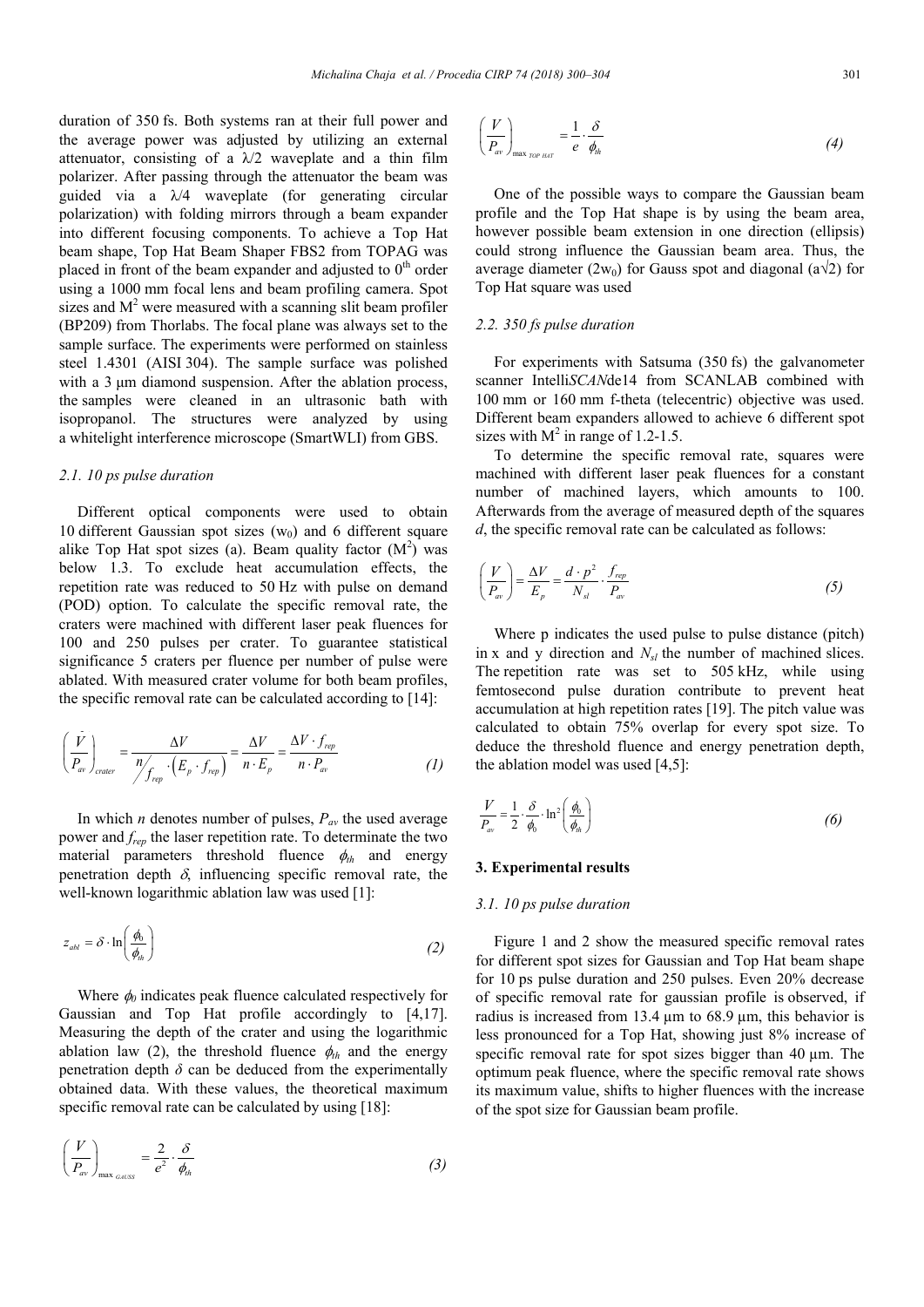

Fig. 1. Influence of the Gaussian beam spot size on the specific removal rate as function of peak fluence for 10ps pulse duration by machining craters.



Fig. 2. Influence of the Top Hat beam spot size on the specific removal rate as function of peak fluence for 10ps pulse duration by machining craters.



Fig. 3. Influence of the Gaussian and Top Hat beam spot size on the max specific removal rate for 10 ps pulse duration by machining craters.

In figure 3 the maximum specific removal rate as a function of the diameter for a Gaussian and the diagonal for a Top Hat beam profile is presented. Almost a linear drop of the maximum specific removal rate on the Gaussian beam radii greater than 30 µm is visible for both number of pulses. The influence of the applied number of pulses onto the threshold fluence (incubation effect), and thereby also onto the specific removal rate, is still visible for 250 pulses. For a Gaussian beam profile this behaviour causes higher removal rates for 250 pulses compared to 100 pulses whereas for a Top Hat this incubation effect is not observed and the influence onto maximum specific rate is less pronounced. Further investigations of bigger than 60 µm Top Hat sizes (a) are needed to confirm this effect.



Fig. 4. Influence of the Gaussian and Top Hat beam spot size on the threshold fluence for 10 ps pulse duration by machining craters.



Fig. 5. Influence of the Gaussian and Top Hat beam spot size on the energy penetration depth for 10 ps pulse duration by machining craters.

The theoretical maximum specific removal calculated from (3) and (4) show higher values than the experimentally obtained values. This was also recorded in [20] and explained by measurement of too small volume in case of craters. However, the theoretical values show the same tendency – a decrease of the maximum specific removal rate with increasing spot size.

By plotting the crater depth as a function of fluence and applying the logarithmic ablation law with least square fit. threshold fluence and energy penetration depth were deduced and presented in figure 4 and 5 respectively. For a Gaussian profile, the threshold fluences was varied between 0.10 and  $0.05$  J/cm<sup>2</sup>, which is in a similar range as obtained by Liu method calculated from crater diameter in [4]. For 250 pulses and for radii bigger than 20  $\mu$ m, the threshold fluence stays at a constant value of approximately  $0.1$  J/cm<sup>2</sup>, and just for the two the smallest radii it drops down to  $0.07$ - $0.08$  J/cm<sup>2</sup>. In case of 100 pulses the variations are bigger, without showing any clear tendency. This is possibly caused by bigger measuring error for more shallow craters, if compare to 250 pulses. The Top Hat beam profile shows an almost two times higher threshold fluence compared to the values obtained for Gaussian profile. This may be the reason for measured lower specific removal rate for the Top Hat profile.

In figure 5, the energy penetration depth for the Gaussian and the Top Hat beam profile is shown. For a Gaussian beam a drop for spot sizes at 60 µm can be observed. A strong incubation effect is observed just for Gaussian beam.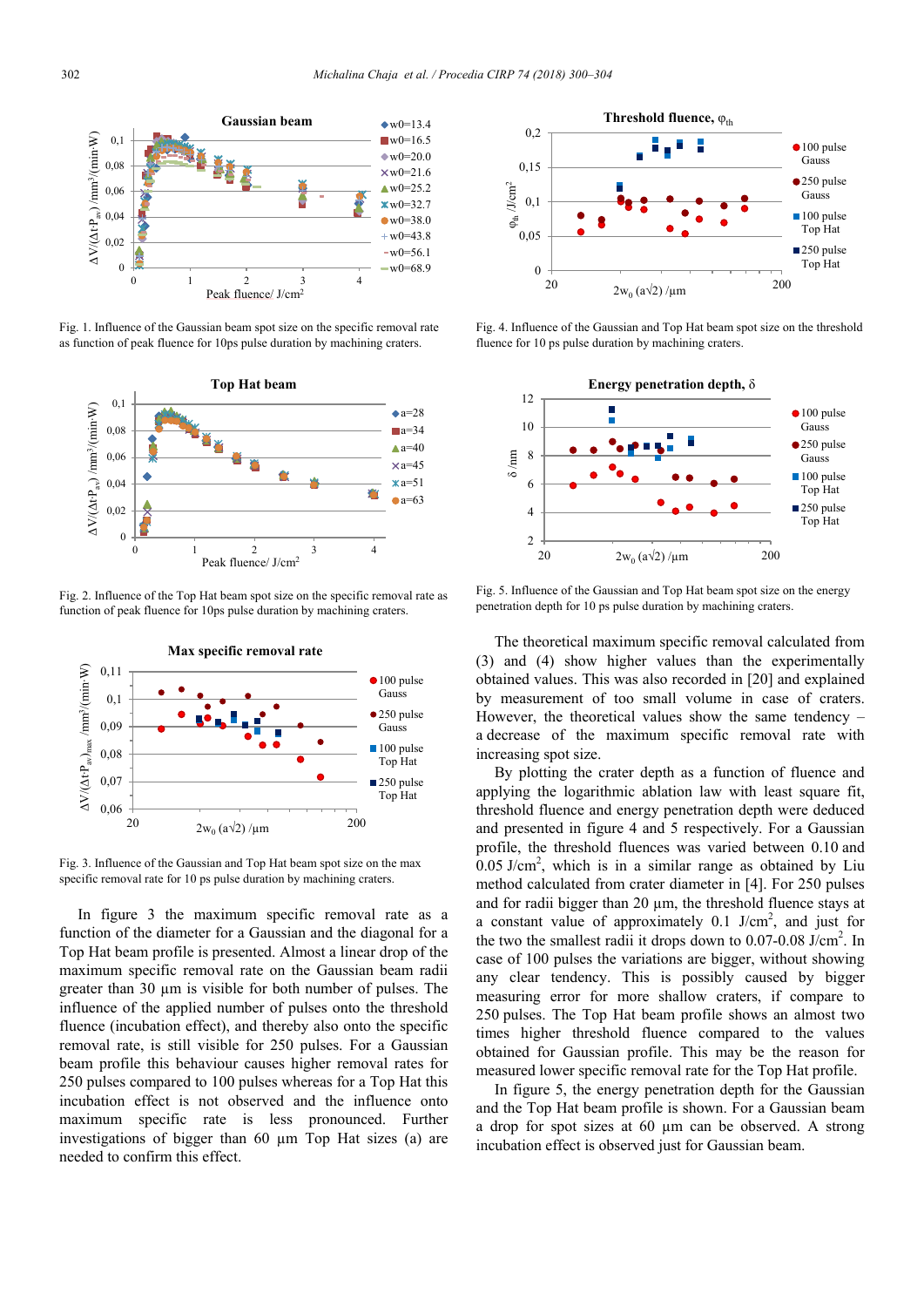#### *3.2. 350 fs pulse duration*

Figure 6 shows the measured specific removal rates for different spot sizes for Gaussian beam shape with 350 fs pulse duration for constant number of machined layers and overlap. Similar as in case of the 10 ps study, a 20% decrease of the specific removal rate is observed when the spot size is increasing from approximately 15  $\mu$ m to 60  $\mu$ m. As expected, shorter pulse durations cause an increase of the specific removal rate by a factor of 2.5 compared to 10 ps pulse duration.

The threshold fluence and energy penetration depth deduced following (6) is presented in table 1 and show a decrease in both measures with increasing laser spot size. The same range of values of threshold fluence was obtained for 10 ps pulse duration (between 0.05 and 0.1 J/cm<sup>2</sup>). In contrast, the energy penetration depth reached values higher than that for 10ps for Gaussian and Top Hat profile. This confirms the correlation between specific removal rate and energy penetration depth [17].



Fig. 6. Influence of the Gaussian beam spot size on the specific removal rate as function of peak fluence for 350 fs pulse duration by machining squares.



Fig. 7. Influence of the Gaussian spot size on the maximum specific removal rate for 350 fs pulse duration by machining squares.

Table 1. Threshold fluence and energy penetration depth obtained for different spot sizes for 350 fs pulse duration.

| Beam radius, $w_0(\mu m)$ | Threshold fluence<br>(J/cm <sup>2</sup> ) | Energy penetration<br>$depth$ (nm) |
|---------------------------|-------------------------------------------|------------------------------------|
| 16.1                      | 0.060                                     | 9.4                                |
| 21.1                      | 0.059                                     | 9.3                                |
| 31.3                      | 0.064                                     | 9.9                                |
| 38.9                      | 0.070                                     | 10.4                               |
| 43.3                      | 0.073                                     | 10.2                               |
| 59.1                      | 0.076                                     | 10.4                               |

#### **4. Conclusions**

The influence of the laser beam spot size and shape onto specific removal rate was investigated for 10 ps and 350 fs pulse duration. For a Gaussian beam, both, ps and fs pulse duration, show a 20%, almost linear, decrease of maximum specific removal rate with increasing spot size. However, this behavior is only clearly visible for radii bigger than 20µm.

Unexpectedly, the Top Hat beam profile shows just a slight decrease of 8%. As in case of Gaussian beam shape, there is a certain point (spot size) when the specific removal rate started to decrease. It is possible that for Top Hat profile, spot size effect is more pronounces for spots sizes much bigger than 63µm.

### **References**

- [1] Chichkov B.N, Momma C, Nolte F, von Alvensleben F, Tünnermann A. Femptosecond, picosecond and nanosecond laser ablation of solids. Appl Phys 1996;A6:109.
- [2] Dausinger F, Hügel H, Konov V. Micro-machining with ultrashort laser pulses: From basic understanding to technical applications. Proc. SPIE 2003;5147:106-115.
- [3] Neuenschwander B, Jaeggi B, Schmid M, Henning G, Surface Structuring with Ultra-short Laser Pulses: Basics, Limitations and Needs for High Throughput. Physics Procedia 2014;56:1047-1058.
- [4] Raciukaitis G, Brikas M, Grecys P, Voisiat B, Gedvilas M. Use of high repetition rate and high power lasers in microfabrication: How to keep the efficiency high?. JLMN-Journal of Laser Micro/Nanoengineering 2009;4(3).
- [5] Neuenschwander B, Bucher GF, Henning G, Nussbaum C, et al. Processing of dielectric materials and metals with ps laser pulses. ICALEO 2010; Paper M101.
- [6] Neuenschwander B, Jaeggi B, Schmid M, From fs to Sub-ns: Dependence of the material removal rate and the surface quality on the pulse duration for metals, semiconductors and oxides. ICALEO 2012;M1004.
- [7] Hänel N, Stolze M, Hermann T, Lhuillier J. Fundamental investigations of ps-laser burst-mode on common metals for an enhanced ablation process. Proc. SPIE 2015;9351.
- [8] Kramer T, Neuenschwander B, Jaeggi B, Remund S, Hunziker U, Zürcher J. Influence of pulse bursts on the specific removal rate for ultra-fast pulsed laser micromachining of copper. Physics Proc. 2016;86:123-134.
- [9] Jaeggi B, Neuenschwander B, Hunziker U, Zürcher J, Meier T, Zimmermannn M, Selbmann KH, Hennig G, Ultra-high-precision surface structuring by synchronizing a galvo scanner with an ultra-short-pulsed laser system in MOPA arrangement. Proc. SPIE (2012);8243.
- [10] Eyett M, Bäuerle D. Influence of the beam spot size on ablation rates in pulsed-laser processing. Appl. Phys. Lett. 1987;51:2054.
- [11] Martin S, Hertwig A, Lenzner M, Krüger J, Kautek W. Spot-size dependence of the ablation threshold in dielectrics for femtosecond laser pulses. Appl. Phys. 2003;A77:883-884.
- [12] Wolff-Rottke B, Ihlemann J, Schmidt H, Scholl A. Influence of the laser spot diameter on photo-ablation rates. Appl. Phys.1995. A Mater. Sci. Process;60(1):13-17.
- [13] Zweig AD. A thermo-mechanical model for laser ablation. Appl. Phys. 1991;70(3):1684-1691.
- [14] Lauer B, Jaeggi B, Zhang Y, Neuenschwander B. Measurement of the maximum specific removal rate: unexpected influence of experimental method and the spot size. ICALEO 2015;M701.
- [15] Shaheen ME, Gagnon JE, Fryer BJ. Excimer laser ablation of aluminum: influence of spot size on ablation rate. Laser Phys. 2016;26:116102.
- [16] Brandi F, Burdet R, Caryino R, Diaspro A. Very large spot size effect in nanosecond laser drilling efficiency of silicon. Optics Express 2010;22(18):23488-23494.
- [17] Neuenschwander B, Jaeggi B, Schmid M, Rouffiange V, Martin P. Optimalization of the volume ablation rate for metals at different laser pulse durations from ps to fs. SPIE Proceedings (2012);824307.